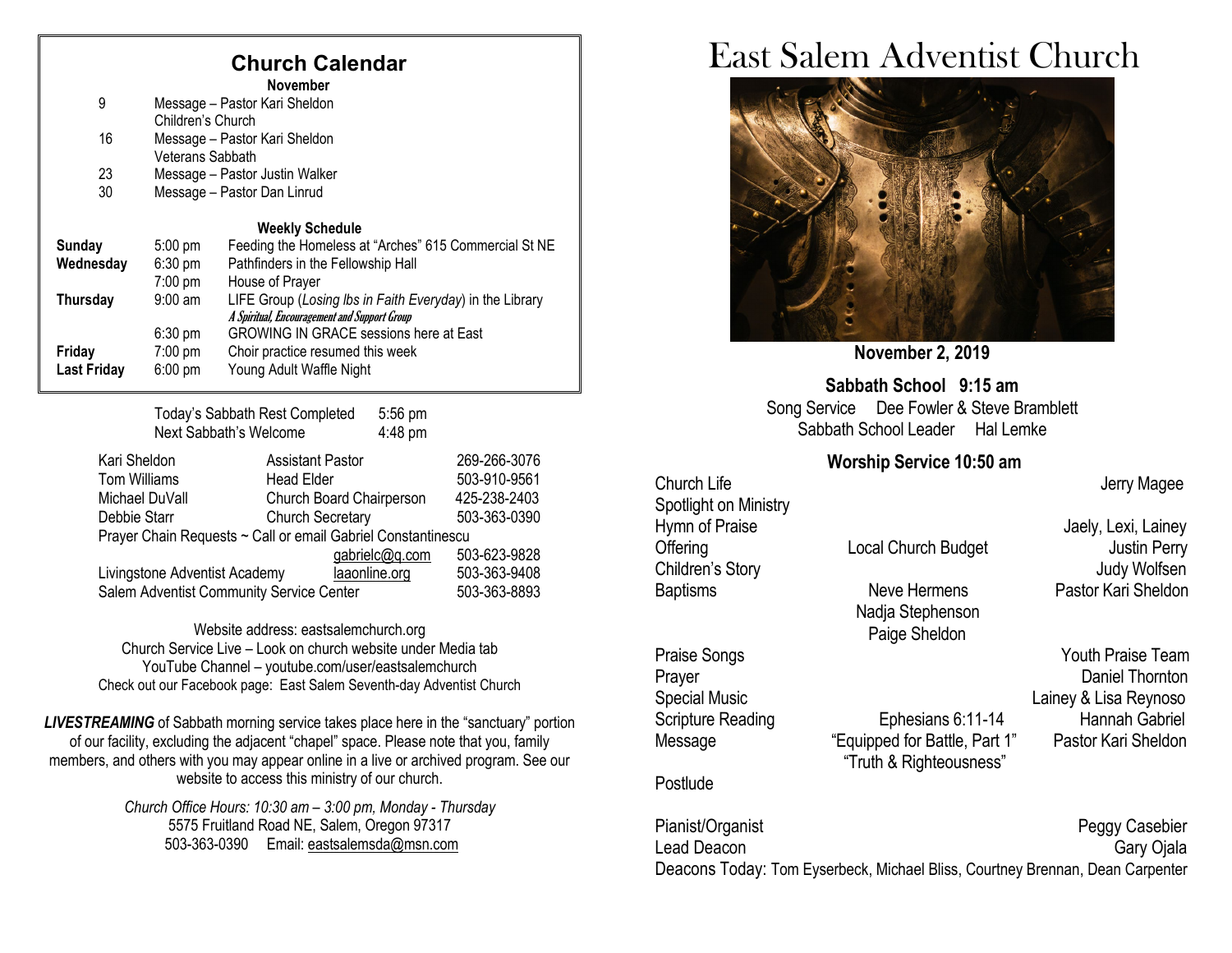| <b>ADULT SABBATH SCHOOL CLASSES</b>                                                                                                      |                                  |  |                         |  |  |  |  |
|------------------------------------------------------------------------------------------------------------------------------------------|----------------------------------|--|-------------------------|--|--|--|--|
| <b>Begin about 9:45 am following the 9:15 am program in the Sanctuary</b><br>anctuary "Quarterly" Bible Study * Livestreamed Jerry Magee |                                  |  |                         |  |  |  |  |
| Sanctuary                                                                                                                                |                                  |  |                         |  |  |  |  |
| Chapel                                                                                                                                   | "Quarterly" Bible Study*         |  | <b>Udene Allen</b>      |  |  |  |  |
| Library                                                                                                                                  | Acts of the Apostles             |  | Gene Starr              |  |  |  |  |
| Fellowship Hall                                                                                                                          | Family Life Circle               |  | Duane Chrowl, Dave Cutz |  |  |  |  |
| Room 3, North Hall                                                                                                                       | Young Adults                     |  | <b>Tylor Watts</b>      |  |  |  |  |
| Lead Pastors Office                                                                                                                      | 9:00-9:30 Praise and Prayer Time |  |                         |  |  |  |  |
| * The current "Quarterly" topic is "Ezra & Nehemiah"                                                                                     |                                  |  |                         |  |  |  |  |

**PRAYER MINISTRY:** Livingstone Adventist Academy, Robertson family, Nelson family, Gary & Debbie Malone, Corey Bronson, Lynn Chrowl, Don Trout, Charles & Jennie Roddy, Evie Dunham, Wayne & Billie Amende, Kathleen Walter, Carol Silcox, Marie Cook, Bill Fisher Jr, Cheryl Young and her family, Pastoral Advisory Committee, Elena Constantinescu.

**WELCOME:** We welcome everyone – especially our guests. May you experience God's love and grace today.

> *And now what are you waiting for? Get up, be baptized and wash your sins away, calling on His name. ACTS 22:16 NIV*

## **ANNOUNCEMENTS**

#### **TRANSFER OF MEMBERSHIP**

*Second Reading* from East Salem Church: Mendy Chunestudy to Bend Adventist Church, Bend, OR

*Second Reading* from East Salem Church: Jason and Stacy Campbell to Meridian Adventist Church, Meridian, ID

**FELLOWSHIP DINNER** Due to the church kitchen remodel, the Fellowship Dinner for November has been cancelled. We have also had to cancel the Annual Thanksgiving Dinner.

**CONSTRUCTION CONTINUES** The construction continues on the kitchen with limited help and now the men's restroom is under construction. *The men's restroom in the main hallway is out-of-order.* Men you can find another restroom at the end of the Sabbath School hallway.

**DEVOTIONAL BOOKS FOR 2020** For information on the new devotional book and to place an order, stop by the counter in the foyer. *Jesus Wins!*

## *Our Purpose:*

*To bring people to Jesus and into the safety of God's family; nurturing spiritual growth, equipping for ministry, and glorifying God.*



 **DAYLIGHT SAVINGS TIME ENDS TONIGHT** Don't forget to set your clocks back tonight before you go to bed.

**40 DAYS OF PRAYER** Three weeks and we continue praying. This is a time to unite as a church family in seeking God more earnestly and rejoicing in His blessings. More prayer guides are available on the foyer counter.

**THOUGHTS OF THANKFULNESS** Looking forward to seeing all you are thankful for this holiday season. See the bulletin insert for more information.

**CARE PACKAGE** Prepare a Personal Hygiene Kit that you can hand out to homeless individuals. Include a note that there is a greater cleansing that only Jesus can give and a *Tract on Salvation* and an *East SDA Church Card.*

**NEWSLETTER DEADLINE** We are working on the next newsletter. The deadline for submission is November 15. You can send your submissions to Fonda at [reflectionsphotodesign@msn.com](mailto:reflectionsphotodesign@msn.com) or call *360-823-7600*.

**"WE'RE THE COAST GUARD NOT THE YACHT CLUB"** Please join us this Thursday night 6:30pm in the Fellowship Hall for Growing in Grace. You will accomplish two things: mature in Christ and hang out with some of the nicest people in the world. Oh, did I tell you they are your sisters and brothers, it is a DNA match.

**"BIBLE EXPLAINING"** Alfredo Basto is using YouTube to share God's word. He is asking his church family to watch the 5-minute video's he has posted and then leave your comments. Go to YouTube and search for *"Bible Explaining*".

**BIG LAKE YOUTH CAMP** is in search of vehicles for camp use. They are mainly interested in: ¾ ton SUV's, 12-passenger vans, crew cab trucks, and small AWD SUV/wagons, but will gladly take any donated vehicle. Please contact Ross at *503-850-3576* or at ross@biglake.org.

**CHURCH CALENDAR** The calendar for East can be found on our website at: eastsalemchurch.org/calendar. If you have updates or changes to an event/meeting, contact Debbie at eastsalemsda@msn.com.

### **NEXT WEEK'S OFFERING** ~ Global Mission

| <b>LOCAL CHURCH BUDGET SUPPORT AT A GLANCE</b>                                                           |        |          |          |  |  |  |
|----------------------------------------------------------------------------------------------------------|--------|----------|----------|--|--|--|
|                                                                                                          |        | MTD      | YTD      |  |  |  |
| FISCAL YEAR 1/1/19 - 12/31/19                                                                            |        | 10/19/19 | 10/19/19 |  |  |  |
| <b>Offerings Needed</b>                                                                                  |        | 18.625   | 186.250  |  |  |  |
| <b>Offerings Received</b>                                                                                |        | 11,810   | 155.252  |  |  |  |
| Period Over / (Short)                                                                                    | Totals | (6.815)  | (30,998) |  |  |  |
| Tithe money does not fund the \$18,625 needed each month to operate our local church and its ministries. |        |          |          |  |  |  |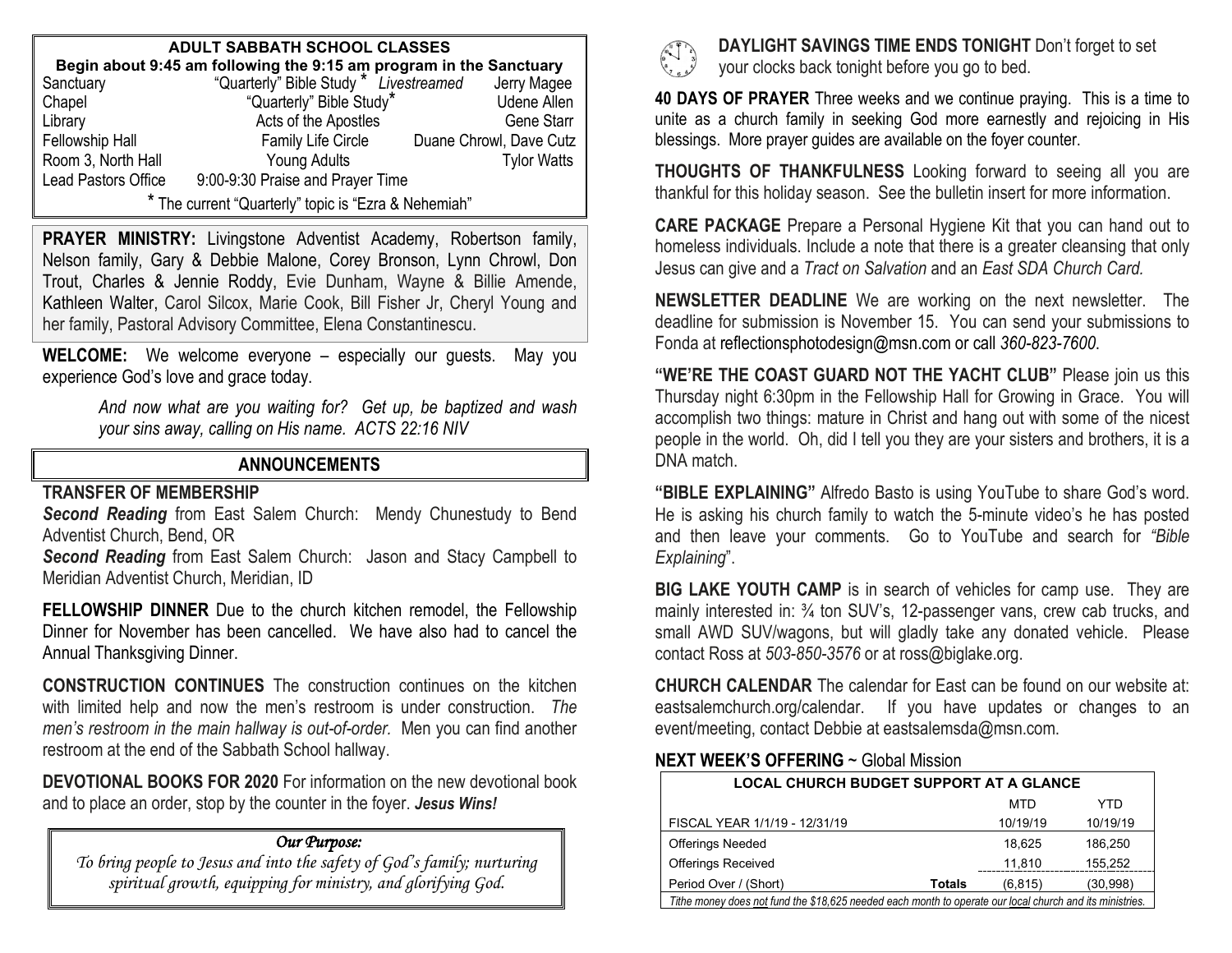YOU are invited to the

Livingstone Adventist Academy

# Fall Festival

# When: **Sunday, November 3rd 3 pm - 6 pm**

# Where: **Livingstone Adventist Academy Gymnasium**

5771 Fruitland Rd. NE, Salem, OR 97317

What: a fundraising event for classes and Home & School.

> There will be lots of **yummy food** and **fun activities** for families to enjoy!

The **silent auction for scrumptious pies and desserts** will be from 3:30 pm - 5:00 pm.

Please come and support our school



Dear Church Family,

This year we would like to put your "Thoughts of Thankfulness" into words to share with your church family. You will be able to thank family, friends, groups, or whomever you may wish to thank. These "Thoughts of Thankfulness" will appear in the church bulletin on the Sabbaths of November 23rd and 30<sup>th</sup>. We ask that you to be brief and concise so we can provide the opportunity for all to enter their "Thoughts of Thankfulness". Please write down, call, or email your "Thoughts of Thankfulness" to Debbie Starr here at East 503-363-0390 [eastsalemsda@msn.com.](mailto:eastsalemsda@msn.com)

and bring your friends too!<br> $\int_{0}^{\frac{\pi}{2}}$  Thank you to my Church Family! As your new church secretary everyone has been patient, kind, and understanding. I appreciate each and every one of you! God Bless You All! *Debbie Starr*